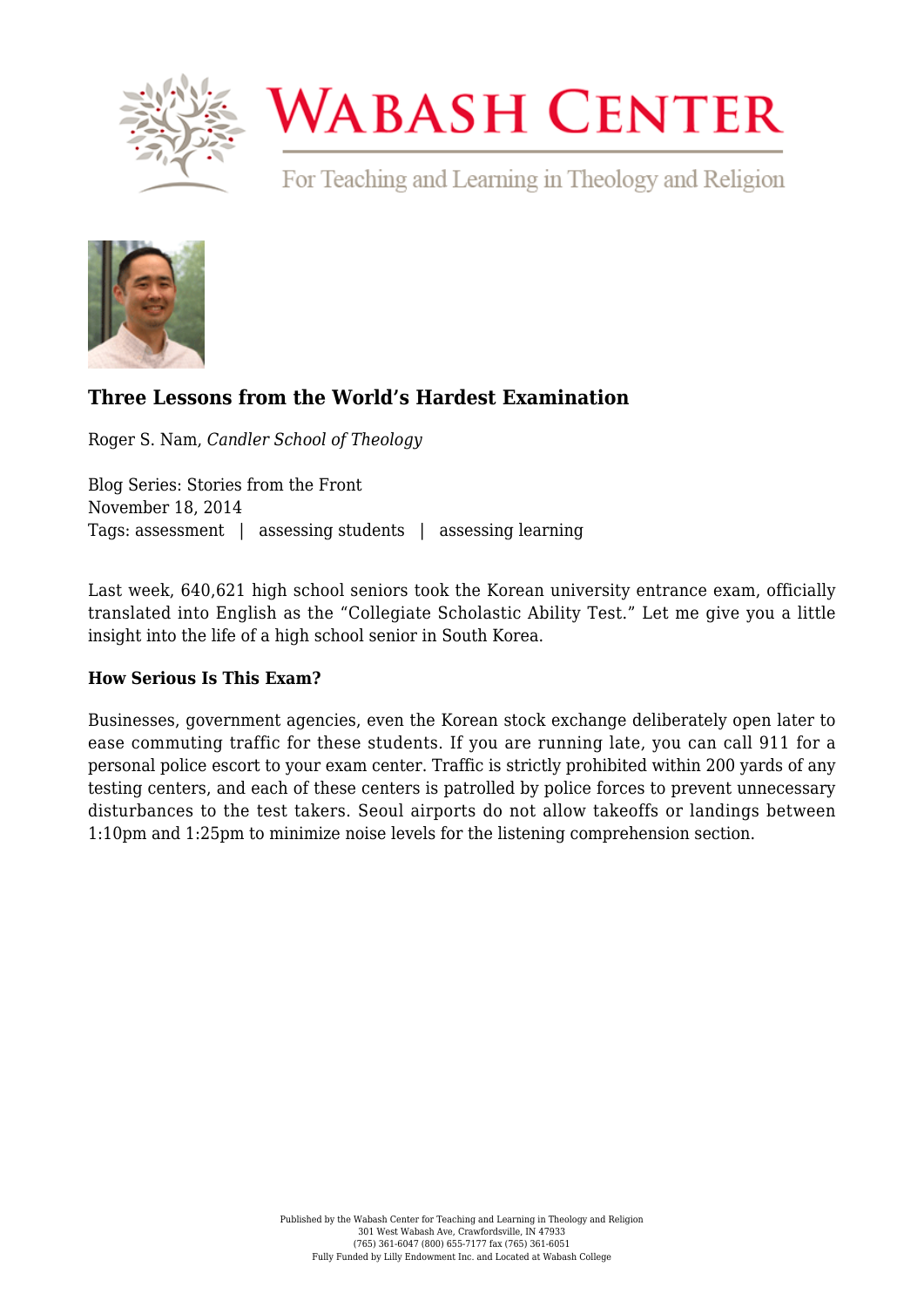

Underclass Students Cheer the Seniors on the Day before the Big Exam. Photo Credit: Jens-Olaf Walter

["Underclass Students Cheer the Seniors on the Day before the Big Exam"](https://www.flickr.com/photos/65817306@N00/6329055846/in/set-72157610285382074) 

# **What material does it cover?**

The American SAT has only three sections: quantitative, verbal and writing. The Korean CSAT has *twenty* sections:

- Korean Literature
- Korean Reading
- Korean Grammar
- Korean Speech and Writing
- Basic and Integral Calculus
- Statistics, Geometry and Vectors
- English Language including listening portions
- Ethics and Thought
- Korean History
- World History
- East Asian History
- Korean Geography
- World Geography
- $\bullet$  Law
- Politics
- Economics
- 2 Science sections (choose two between Physics, Chemistry, Biology, Earth Science)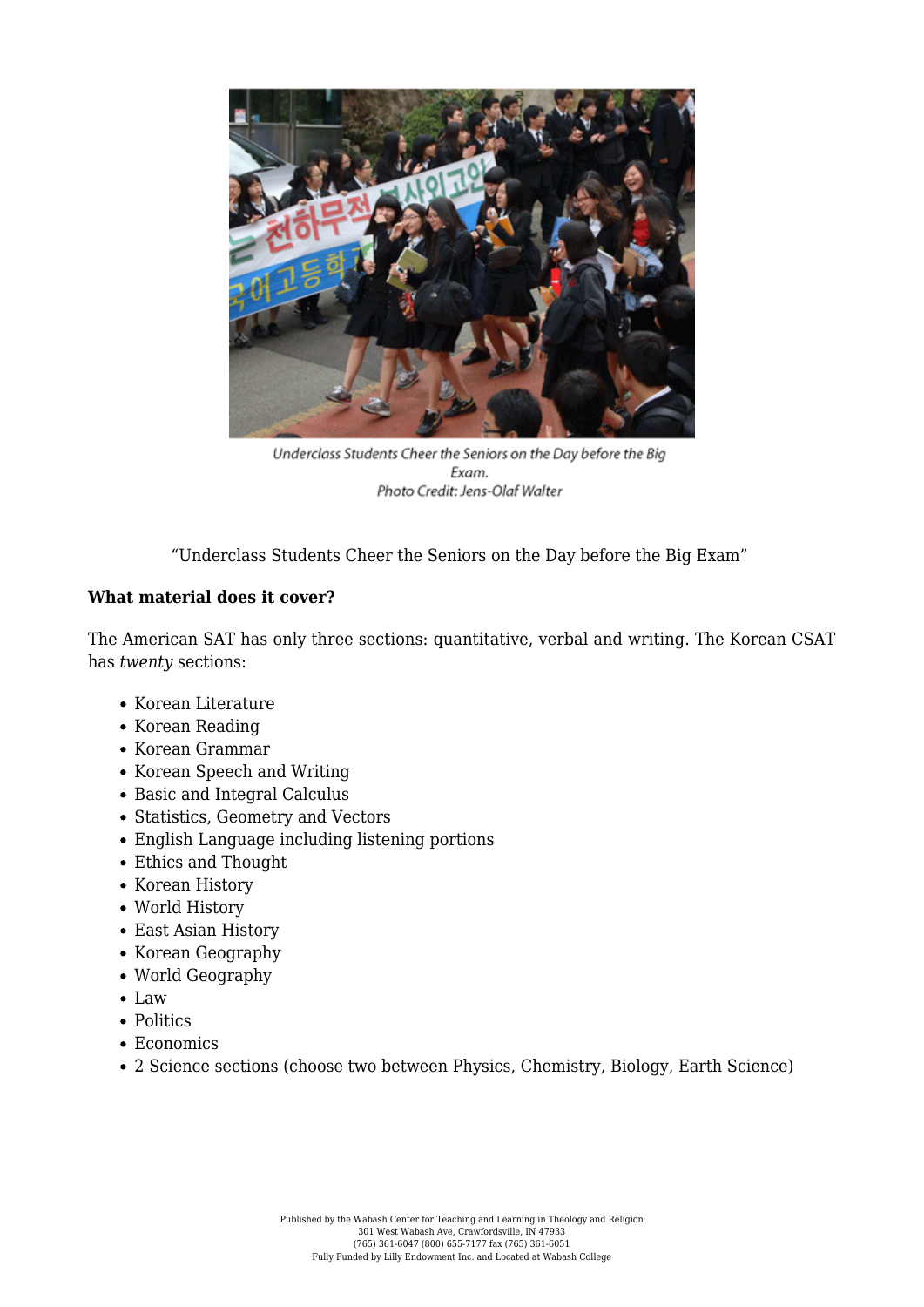- Vocation
- Second foreign language (though some students may choose to opt for questions on written Chinese. Slackers! Or should I say  $\Pi\Pi\Pi$ ?)

# **How long is the test?**

The test takes roughly nine hours. For the American equivalent, imagine yourself as a high school senior taking the SAT. As soon as you finish the three-hour exam, you immediately take another version of the ENTIRE TEST an additional two times.



The day after the exam, students celebrate by tossing their notes and playing on the pile. Photo Credit: Jens-Olaf Walter

#### **Is there a makeup exam?**

Sure! The CSAT generously provides a makeup test for students who perform poorly. It is administered at the same time, but in the next *year*! In fact, one out of every five students will retake the test with the hopes of exchanging another year of tortuous preparation for a better score. Korean students were doing the "gap year" long before it was cool. There's even terminology for those who take a ["gap year.](http://en.wikipedia.org/wiki/Jaesusaeng)"

Curating this blog on best practices in teaching theology and religion, it's easy to think about everything wrong with the Korean Collegiate Scholastic Ability Test. But what does this exam do right? Of course, I never had to take this exam, but I came up with three positive takeaways.

#### 1. Great Expectations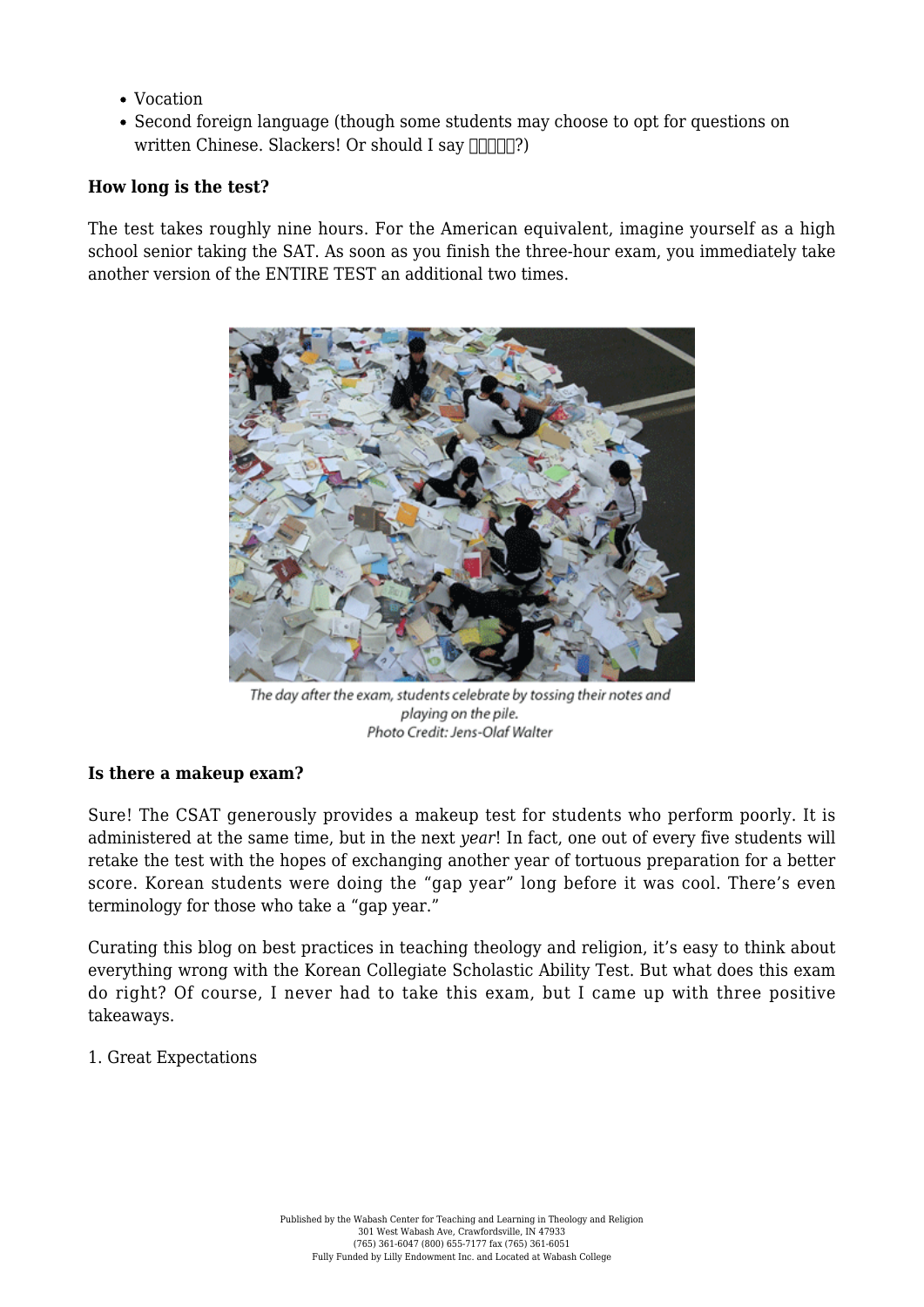I do appreciate the idea that the makers of this test had high expectations for the 620,000 students. From another perspective, I don't think that the phrase, "This may be too hard," has ever been spoken within the Korean Ministry of Education. I realize that excellence is not limited to test performance. But do I design and teach each class with the expectation that every single student could be tested, stretched, and pushed to learn more than they thought possible?

### 2. Efficiency

One thing about multiple choice tests is that they are efficient to grade. Students get their scores in one week. Heavy loads? Overcommitment to service projects? Too many research deadlines? Sometimes, we sabotage ourselves with elaborate assignments and assessment tools that become too overbearing for us to manage. Our time is a bank, not a limitless well. I'm speaking to everyone but especially those with a 4/4 teaching load or worse. No one in administration wants to see you burn out. Personally, I have never given a multiple-choice test. But I do carefully consider the time requirements to grade the assignments/exams in my courses.

#### 3. Teaching Fundamentals

I like how the Korean exam focuses on the core subjects. With the economic pressures of attracting majors and designing new curriculums, I hope that we can continue to emphasize foundational skills that allow for transformation in line with our institutional mission.

I'm pleased to hear that the Korean government recognizes the problem of this system, and they are looking to reform the criteria for university admission. Perhaps that is the best lesson for theological and religious studies educators from the world's hardest exam: self-reflection and adjustments are crucial to an effective learning process.

[Author's note: I am grateful to Jin Young Choi of Colgate Rochester Crozer Divinity School and SungUk Lim of Vanderbilt University for their personal insight on taking this entrance exam. Let's just say that they agree with the title.]